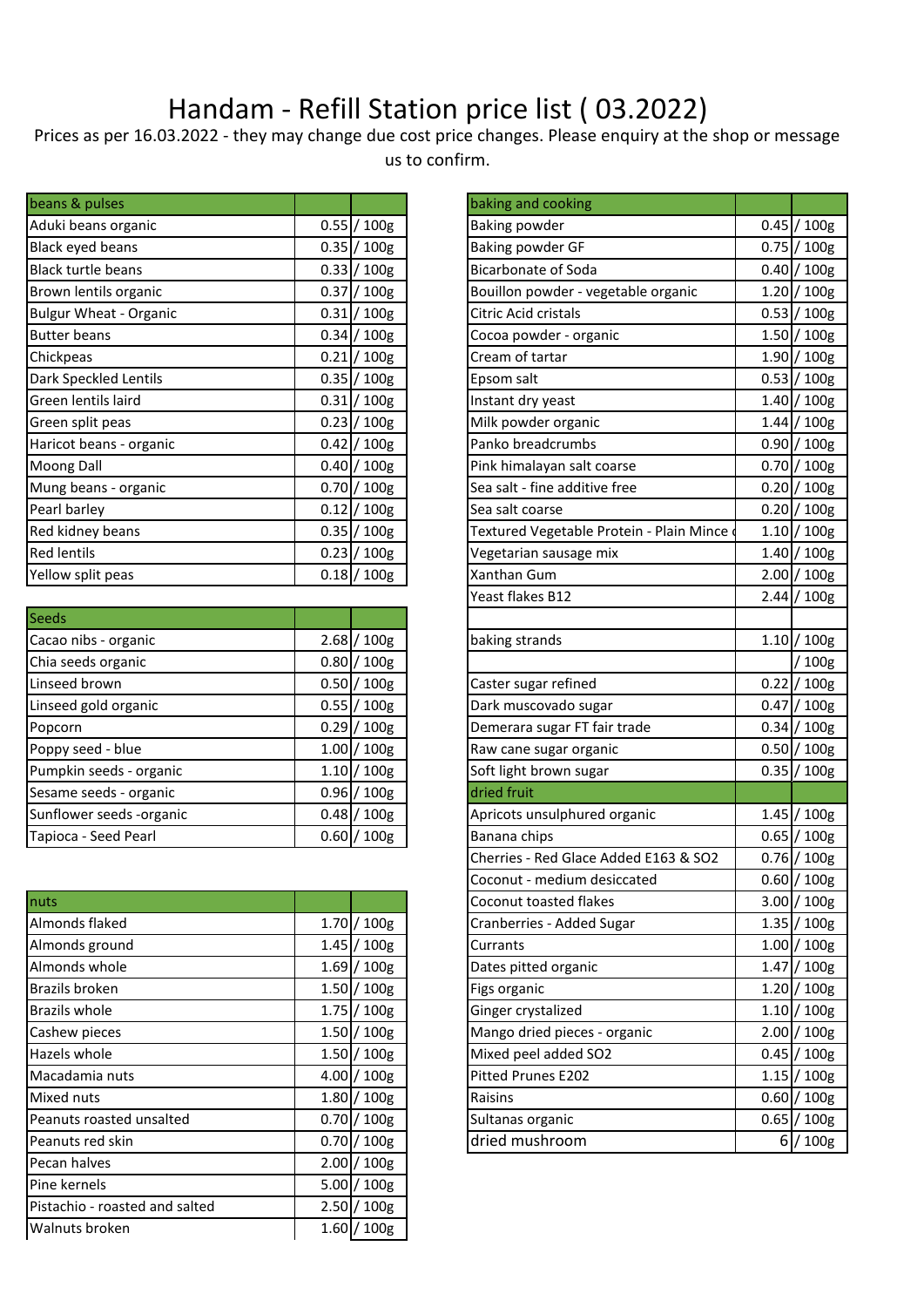| Pasta                          |                 | Grains                           |        |       |
|--------------------------------|-----------------|----------------------------------|--------|-------|
| Fusilli Pasta                  | $0.25$ / $100g$ | Basmati rice                     | 0.40   | 100g  |
| Fusilli Wholewheat             | $0.29$ / $100g$ | Brown basmati rice organic       | 0.42   | 100g  |
| Penne pasta                    | $0.25$ / $100g$ | Buckwheat organic                | 0.47   | 100g  |
| Penne wholewheat               | $0.29$ / $100g$ | Pudding rice                     | 0.40   | 100g  |
| Spaghetti                      | $0.20$ / $100g$ | Quinoa - organic                 | 0.691/ | 100g  |
| <b>Orzo Pasta</b>              | $0.25$ / 100g   | Risotto rice                     | 0.47   | 100g  |
| White Macaroni Elbows/Small    | $0.22$ / $100g$ | Short Grain Brown Rice - Organic | 0.36   | '100g |
| Gluten Free Small Shells - 8Kg | 0.55 / 100g     | Sushi rice white                 | 0.321  | 100g  |

| Flours                                |                 |
|---------------------------------------|-----------------|
| White strong flour organic            | $1.60$ / 1kg    |
| White plain flour organic             | $1.50$ / 1kg    |
| White self raising flour organic      | $1.50$ / 1kg    |
| Wholewheat strong flour organic doves | $1.60$ / 1kg    |
| wholewheat fine flour organic doves   | $1.50$ / 1kg    |
|                                       |                 |
| Dark rye flour organic 1kg            | $1.90 / 1$ kg   |
| Light rye flour organic 1kg           | $2.00$ / 1kg    |
| Spelt white flour 1kg                 | $3.10$ / 1kg    |
| Spelt wholewheat flour 1kg            | $2.85 / 1$ kg   |
| Cornflour                             | $3.00 / 1$ kg   |
| Plain 00 flour 1kg                    | $1.50$ / 1kg    |
| Seeded white flour organic            | $2.85 / 1$ kg   |
| Coconut flour organic                 | $7.40 / 1$ kg   |
| <b>Granary flour</b>                  | $3.00 / 1$ kg   |
| Tapioca flour                         | $3.00$ / 1kg    |
|                                       |                 |
| Gluten Free white self raising flour  | $2.25$ / 1kg    |
| Gluten Free brown bread flour         | $2.40$ / 1kg    |
| Gluten Free white plain flour         | $2.25$ / 1kg    |
| Gluten Free white bread flour         | $2.25$ / 1kg    |
| Gluten Free buckwheat flour           | $3.50$ / 1kg    |
| Gluten Free rice flour 1kg            | $1.85$ / 1kg    |
| Gluten free gram flour                | $2.60 / 1$ kg   |
| <b>Cereals</b>                        |                 |
| Porridge oats organic                 | $0.20$ / $100g$ |
| Jumbo Oats                            | $0.22$ / $100g$ |
| Bran - organic                        | $0.30$ / $100g$ |
| Bran flakes - organic                 | 0.68 / 100g     |
| Cornflakes organic                    | $0.65$ / $100g$ |
| Deluxe muesli                         | 0.35 / 100g     |
| Highland Bramble Crunch Muesli        | $0.65$ / $100g$ |
| Millet organic                        | 0.50 / 100g     |
| Muesli base organic                   | $0.20$ / $100g$ |
| <b>Medium Oatmeal</b>                 | $0.25$ / 100g   |
| Pinhead oatmeal - organic             | 0.34 / 100g     |
| Polenta medium                        | $0.25$ / $100g$ |
| Puffed brown rice organic             | 1.20 / 100g     |
| Semolina fine                         | $0.22$ / $100g$ |
|                                       |                 |
| Tropical muesli                       | $0.50$ / $100g$ |
| Exotic muesli                         | $0.50$ / $100g$ |
| oat groats organic                    | $0.35$ / $100g$ |

| <b>Grains</b>                    |      |                  |
|----------------------------------|------|------------------|
| Basmati rice                     |      | $0.40 / 100$ g   |
| Brown basmati rice organic       |      | $0.42 / 100$ g   |
| Buckwheat organic                |      | 0.47 / 100g      |
| Pudding rice                     |      | $0.40 / 100$ g   |
| Quinoa - organic                 |      | 0.69 / 100g      |
| Risotto rice                     |      | 0.47 / 100g      |
| Short Grain Brown Rice - Organic |      | $0.36 / 100$ g   |
| Sushi rice white                 |      | 0.32 / 100g      |
| Wholewheat couscous - organic    | 0.37 | 100 <sub>g</sub> |

| snacks, sweets                      |      |                  |
|-------------------------------------|------|------------------|
| White chocolate alternative organic | 2.20 | /100g            |
| Milk chocolate alternative- Organic |      | $1.50 / 100$ g   |
| Raw chocolate vanoffee buttons      | 4.85 | /100g            |
|                                     |      |                  |
| Raw vanoffee cashew                 |      | 3.50 / 100g      |
| Raw Chocolate fava beans            | 2.20 | 100 <sub>g</sub> |
| Raw Chocolate cherries              | 2.40 | $/100$ g         |
| Raw chocolate raisins               |      | $2.20 / 100$ g   |
| Raw chocolate hazels                | 3.40 | /100g            |
| Raw chocolate mixed spice almonds   |      | 3.50 / 100g      |
| Raw chocolate ginger                |      | 3.50 / 100g      |
| Milk choc mini egg                  |      | $1.10 / 100$ g   |
| Bombay mix                          |      | 0.51 / 100g      |
| Paprika noodle twists               | 0.46 | /100g            |
|                                     |      | /100g            |
| Dark chocolate brazils              | 1.42 | /100g            |
| Milk chocolate raisins              | 1.00 | /100g            |
| Milk choc bananas                   | 1.90 | /100g            |
| Milk chocolate brazils              | 1.42 | 100g             |
| Milk chocolate peanuts              | 0.90 | $/100$ g         |
| <b>Yoghurt Raisins</b>              | 1.00 | /100g            |
| Yogurt almonds                      | 1.25 | /100g            |
| Yogurt sunflower seeds              | 0.65 | /100g            |
| mashmallows                         |      | 1.20 / 100g      |
|                                     |      |                  |
|                                     |      |                  |